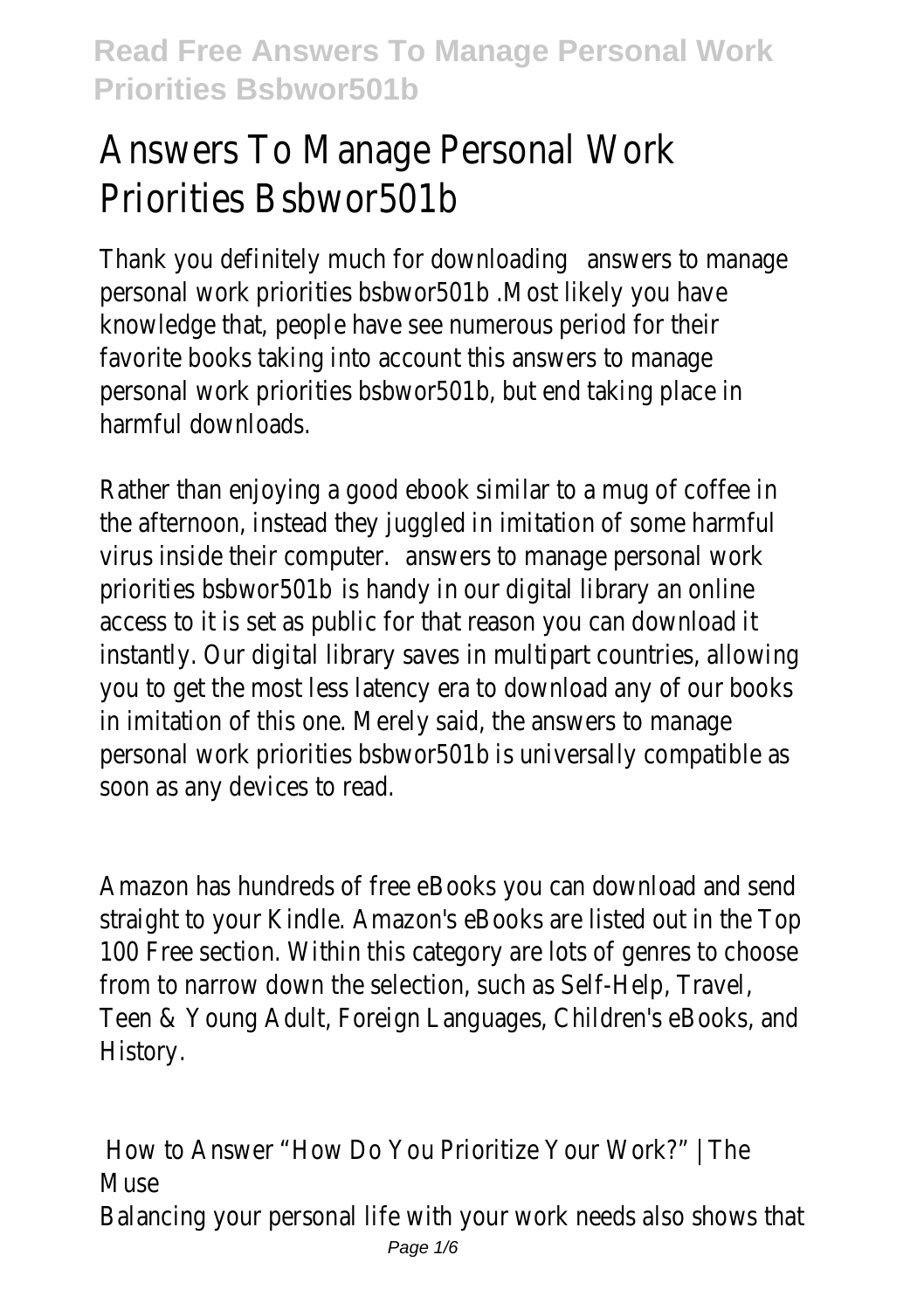you are an adaptable person with a wide variety of interests and skills. Example answer: "When I'm at work, I keep my focus on my current responsibilities and make sure my to-do list is my main priority. When I am away from work, I give my full focus to my family and my hobbies.

BSBWOR501 Manage Personal Work Priorities Professional ... Personal issues such as family problems, life-changing situations, emotional difficulties, illness, and even one's sexual orientation can impact your job and ultimately your ability to advance your career.Try as you might to keep your private life separate from your work life, inevitably one may begin to run into the other.

best way for one person to manage work AND personal email ... How to manage personal, work and school accounts in Windows 10. Here's how you can manage your work and school account from Windows 10, without having to switch accounts.

Personal Assistant Interview Questions & Answers Relate Your Answer to Real-Life Experiences: That is to say, not fabrications of reality. Your answer should communicate your ability to prioritise and evaluate many different tasks at once, manage your own time effectively, think clearly in a crisis and choose the most cost and time-effective solution, so make sure your answer conveys this.

The most common competency-based interview questions (and ... Use the words professional, organised and conscientious in your answer. Tell the interviewer you take pride in your work and that you enjoy being the person who has the responsibility of organizing things for others.

7 Tips To Balance Study, Work, And Personal Life ... So, how do you answer the "what is your management style" Page 2/6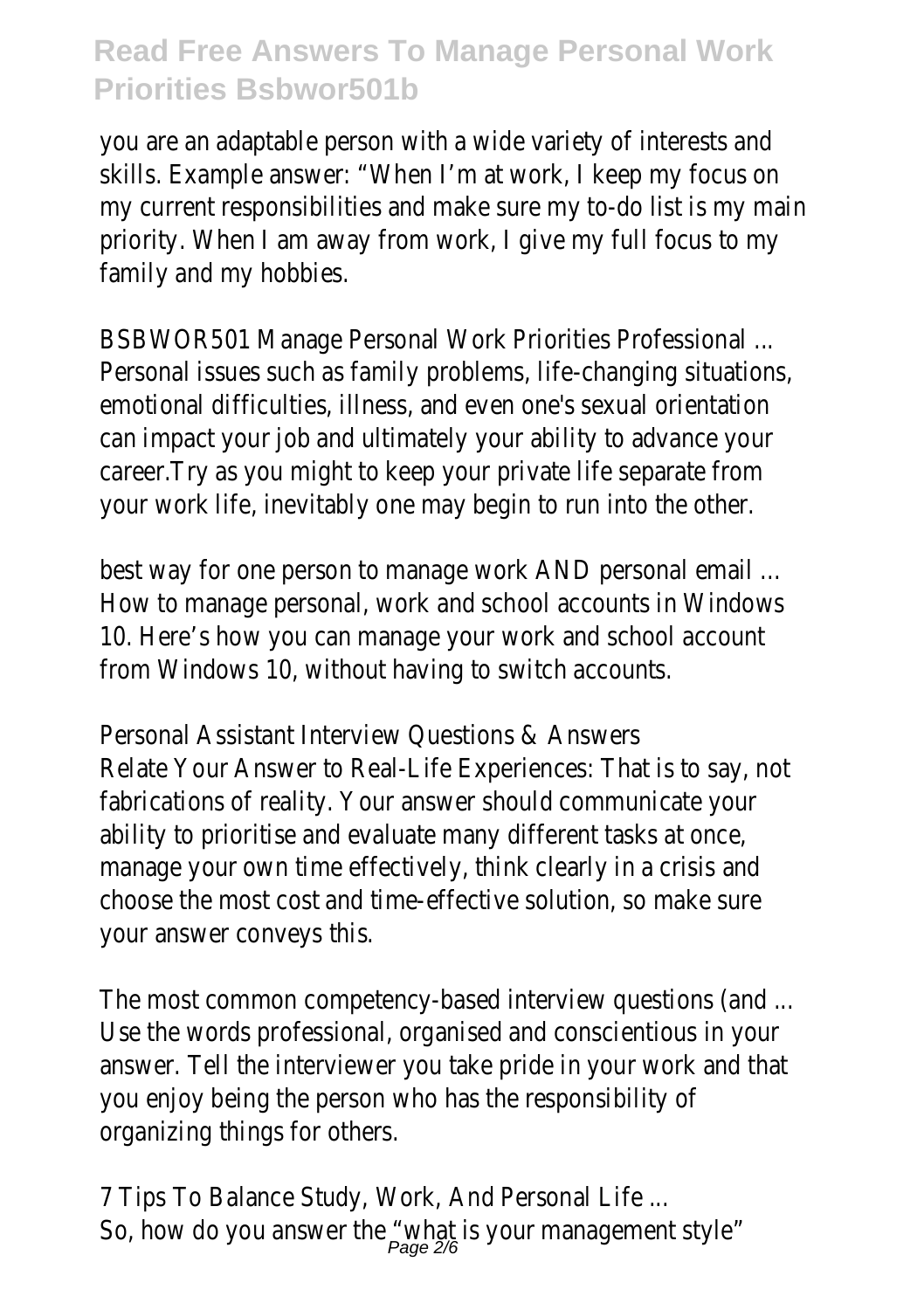question? By using this formula: Flexible Management Style + Personalized and Tailored Approach + Success Story . Pro Tip: You might find it difficult to talk about your achievements during an interview. But telling a story and giving examples is a way to make yourself memorable.

How to Answer "How Do You Handle Stress?" How can you give the answer an employer is looking for unless you know the questions they'll ask? By being prepared and taking in our experts' advice on the 30 most common competency-based interview questions you're likely to face. Read our guide, together with our How to handle competency-based interview questions tips, and double your chance of interview success.

Answers To Manage Personal Work

Our experts have several years of experience in writing answers to manage personal work priorities and professional development assessment. We have assisted students studying in Deakin, Monash, University of Sydney, University of Melbourne, Australian Catholic University, etc.

What is Your Management Style? Best Answers (+10 Examples) Here are a few key elements to include in your answer when you're asked how you prioritize work. Start With: How You Map Out Your Day. Whether you're a fan of to-do lists or swear by spreadsheets, be specific about how you manage your daily workload.

CA CHOICE BSBWOR501 ACADEMIC Manage personal work

... How To Balance Study, Work, And Personal Life. There are three main parts of a student's life which consumes most of their time; study, work, and personal life. Study and work both can take up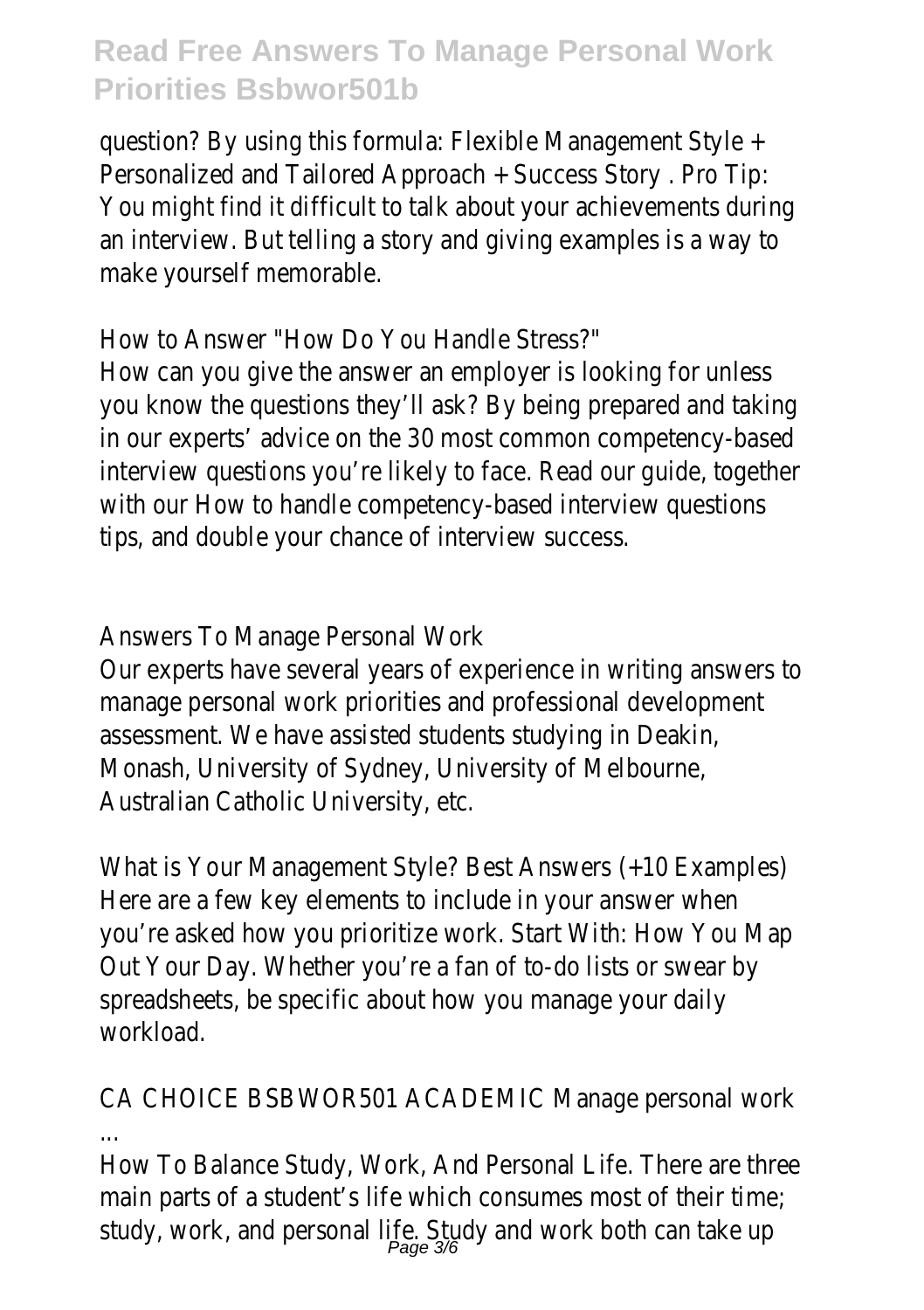an ample amount of time and very less time may remain for personal stuff. This is one of the major issues a student face.

How to Deal With Personal Issues at Work best way for one person to manage work AND personal email accounts ... Answer WM. WMBPorter. Replied on April 7, 2019. In ... it's not possible to open both my work account and my personal account in different tabs of the same web browser at the same time.

7 Time Management Interview Questions (With Example Answers)

What isn't easy is standing out. By setting personal goals for work, you can intentionally work towards getting noticed which will propel you towards getting your dream job. Do not settle for mediocrity and do not settle for anonymity. Dream big and stand out from the crowd.

How to manage personal, work and school accounts in ... When your work is done, you can physically leave the environment, which might help you to transition to your personal life. If you have to work inside of your home, then do your best to keep a separate space for working. This might be a home office, or just a specific spot at your kitchen table.

15 Personal Goals for Work to Help You Succeed Managing your personal work priorities is at the core of being effective in the workplace. Below we provide a few easy to implement ideas to assist you in your endeavour to master the art of time management. Tips to manage work priorities. Step back and look at the bigger picture.

5 Ways to Balance Your Professional and Personal Life ... Manage personal work priorities and professional development<br>Page 4/6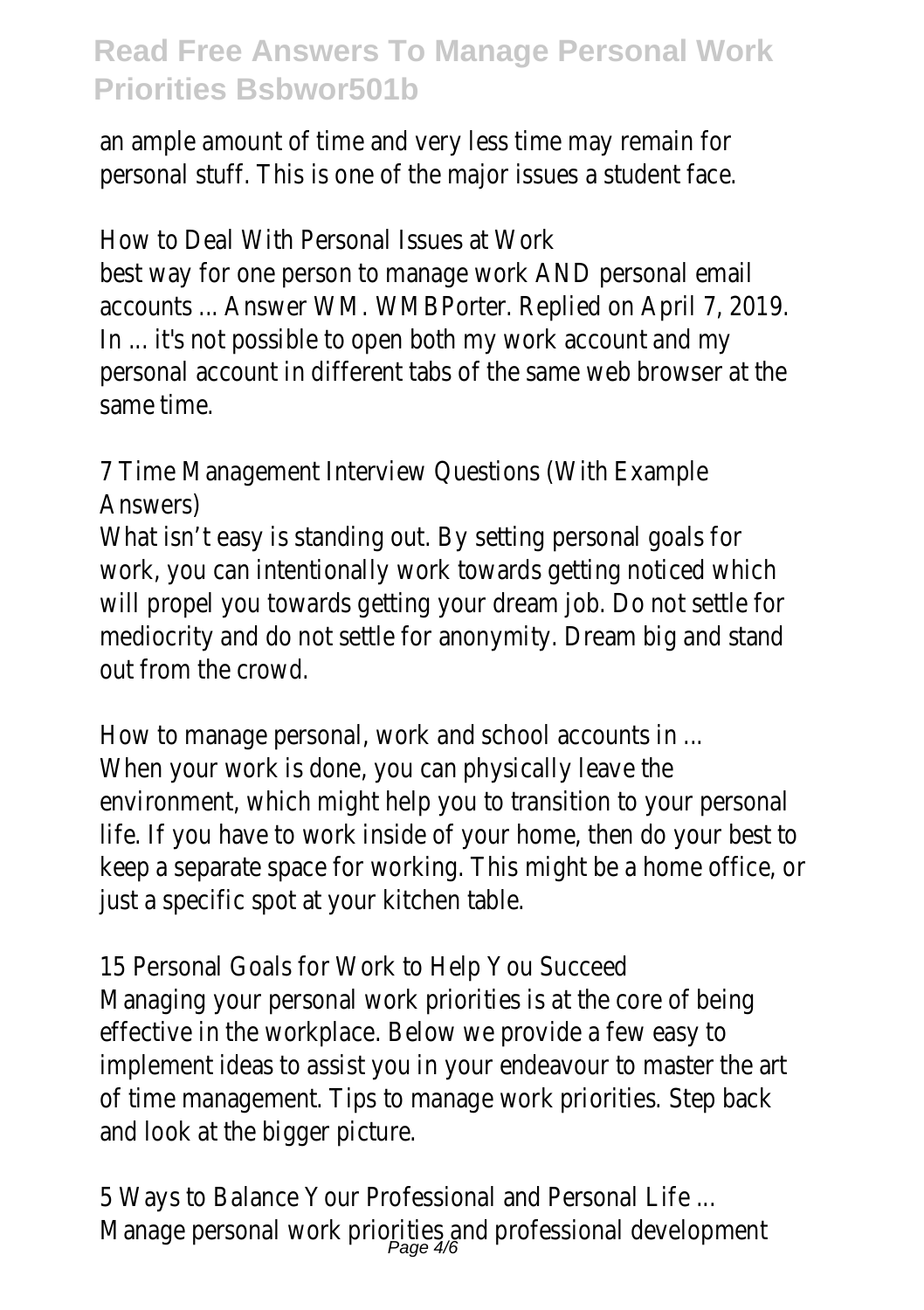Assessment Task 3: Personal Development Plan TASK SUMMARY 72. There are four parts to this task: In Part A, you will be planning personal work goals. In Part B, you will be assessing your skills and knowledge against competency standards to determine development requirements

8 tips for managing personal work priorities Stand up straight and look the interviewer in the eye (but don't stare). By appearing calm and confident, you are more likely to feel calm and confident. Being able to effectively handle a stressful job interview will indicate to employers that you'll also be able to handle workplace stress.

BSBWOR501 Manage Personal Work Priorities Professional ... These 20 situational interview questions/answers show the right/wrong way to handle hypothetical situations. Top interview questions look for evidence you can do the job-so learn to give it! Equip yourself for these problem solving interview questions. Then "Tell me about a time" you aced the interview and got the job!

How to Answer 'How Well Do You Work Under Pressure?' BSBWOR501 Manage Personal Work Priorities Professional Development. Task 1 Position description. My present role is of the marketing manager of the Thomas cook which is one of the leading tourist companies across the globe.

20 Situational Interview Questions and Answers to Nail ... Top Answer. Wiki User Answered . 2013-06-03 01:17:04 2013-06-03 01:17:04. There are personal factors that may affect managing personal work-priorities and professional development, they are: